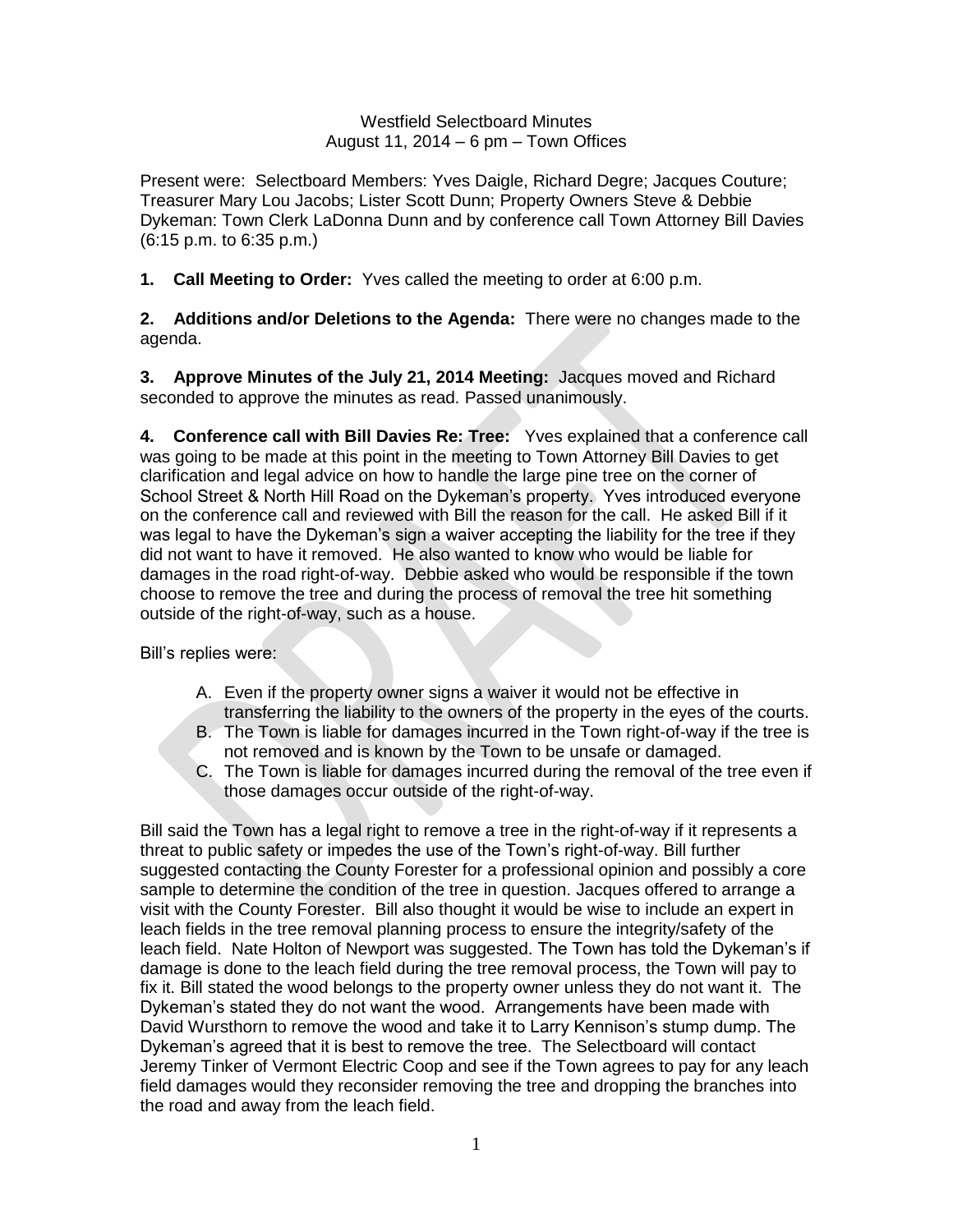**5. Zoning Administrator-Discussion:** Yves reported that Gordon Lesperance will be done with his term as Zoning Administrator December 31, 2013 and does not want to continue. The Selectboard will think of possible candidates for the job.

**6. Librarian-Discussion:** Yves reported that Tonya Gunn has given her notice and there is a woman from Orleans who is interested in the job. The Selectboard instructed LaDonna to post a help wanted notice around town to see if there is a Westfield resident interested in the position.

**7. Casey Baraw-Asked to be on Agenda:** This item was tabled as Casey was not at the meeting.

**8. Claim from Gerald Fitz-VLCT Insurance:** The Selectboard read the letter that was sent to Gerald Fitz from VLCT PACIF stating that the Town of Westfield was not legally liable for property damage due to the tree accident on Buck Hill Road.

**9. 2014 Dog License Renewal List-Revised 8/6/14:** Each Selectboard member was given a current list of licensed dogs in case they get phone calls about dogs at large.

**10. Sheriff's Report-May & June:** Yves stated the May fines were \$274 and the June fines were \$874.

**11. Vt. Municipal Street Lighting Program:** A letter was reviewed from Efficiency Vermont that helps municipalities upgrade from traditional street lighting to LED's. The Selectboard instructed LaDonna to get further information about the benefits of participating in this program.

**12. Agency of Natural Resources Parcels-PILOT:** Yves asked if the values the State places on the forest parcels is comparable to what the Listers would value the parcel at in the PILOT program. Scott said he has taken a quick look at the numbers and some were a little lower and some a little higher. To get a realistic number the Listers would have to visit each property. It was pointed out that the Town has no control over the values or has any way to grieve the value assigned by the state even if we feel it is assessed too low.

**13. Property Insurance Adjustment:** Yves reviewed a letter from VLCT PACIF notifying us that the town buildings property replacement values are being increased for 2015 and the premium of our current policy will be increasing approximately \$610 in 2015. Our 2014 policy premium is \$15,757.

**14. Edward Jones Investment:** The Selectboard completed a Risk Tolerance Questionnaire for the Library investment which will be submitted to Edward Jones.

## **15. Other Business:**

**A. Cleaning Office:** LaDonna requested someone be hired to clean the floor at the Clerk's office once a month. Yves stated Mary Lee has agreed to do it.